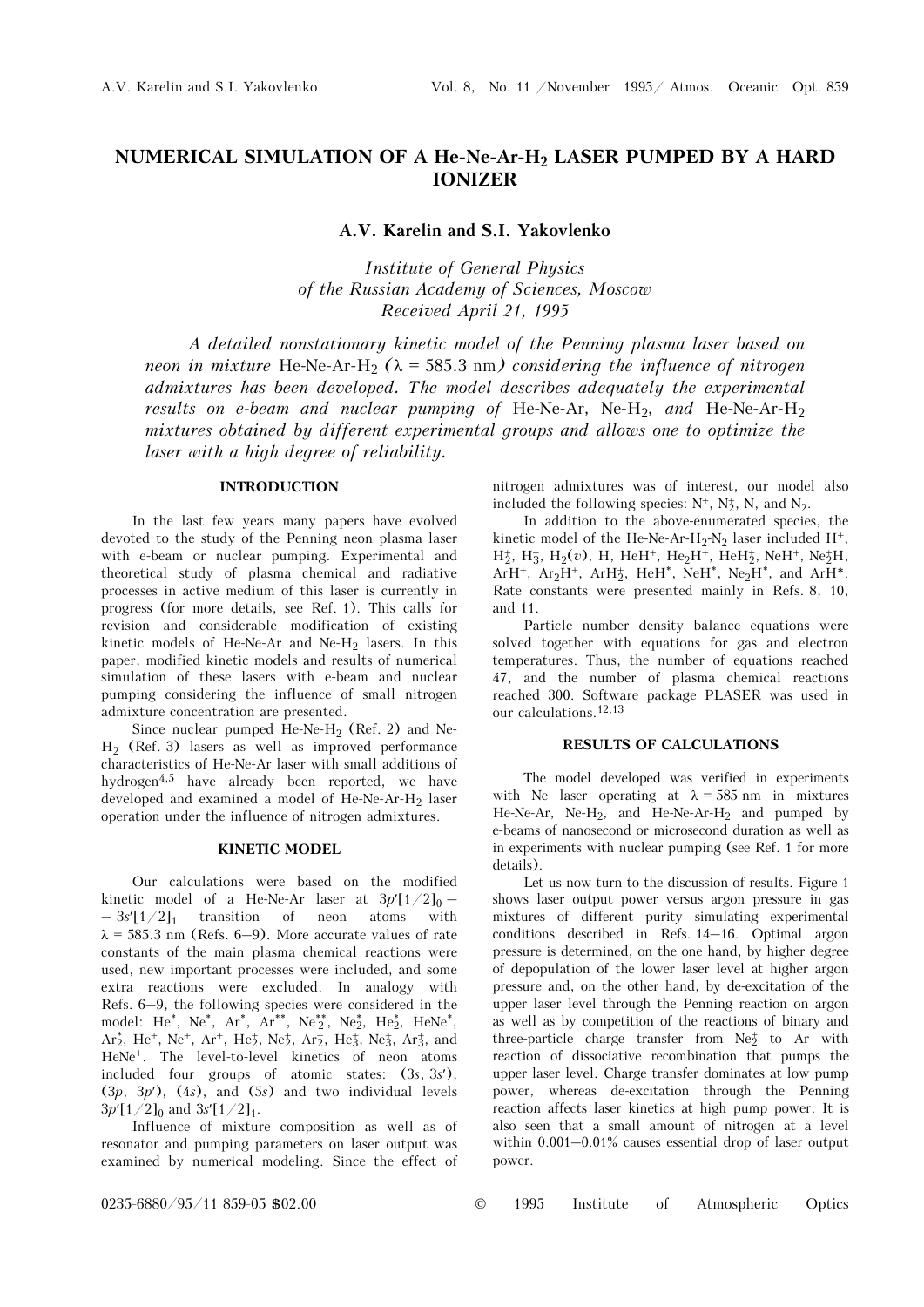

*FIG. 1. Output parameters of* He-Ne-Ar *laser (*λ = 585.3 nm*) versus partial argon pressure for e*-*beam pumping at*  $j = 0.24 \text{ A/cm}^2$ ,  $\tau_{0.5} = 30 \text{ }\mu\text{s}$ ,  $E_e = 200 \text{ keV}$ , *and*  $p = 2 \text{ atm}$ *. Neon content is* 12% *(a)*. *Curve 1 shows experimental data of Ref. 15, curves 2, 3, and 4 show results of our calculations for*  $[N_2] = 5.7 \cdot 10^{15} \text{ cm}^{-3}$  (2 and 3) and 0(4) and *coefficient of absorption losses*  $\mathbf{x}^- = 10^{-4}$  *(2) and* 10–5 cm–<sup>1</sup> *(3 and 4), and curve 5 shows laser efficiency calculated under conditions corresponding to curve 4.* 

*Nuclear pumping at*  $p_{\text{He}} = 1 \text{ atm}, \overline{\Phi} = 1.3 \cdot 10^{15} \text{ n/cm}^2 \cdot \text{s},$  $v = 0.13$  s<sup>-1</sup>,  $p_{Ne} = 30$  Torr,  $\tau_{0.5} = 3$  ms,  $L = 150$  cm,  $d = 2.8$  cm, *and*  $V = 900 \text{ cm}^3$  *(b). Curve 1 shows experimental data obtained in Ref. 14, curves 2 and 3 illustrate results of our calculations for*  $[N_2] = 2.7 \cdot 10^{15}$  (2) and  $0 \text{ cm}^{-3}$  (3) and  $\kappa^- = 10^{-5}$  (2) *and* 0 cm–1 *(3).*

*Nuclear pumping at*  $p_{\text{He}} = 2 \text{ atm}, p_{\text{Ne}} = 30 \text{ Torr},$  $\overline{\Phi} = 2.5 \cdot 10^{15} \text{ n/cm}^2 \cdot \text{s}, \quad v = 0.088 \text{ s}^{-1}, \quad V = 1900 \text{ cm}^3,$  $L = 2$  m, and  $d = 5.5$  cm (c). Curve 1 shows *experimental data of Ref. 16, curves 2–4 show results of our calculations for*  $[N_2] = 2.5 \cdot 10^{14} (2)$  *and* 5.2⋅10<sup>15</sup> cm<sup>-3</sup> (3 and 4) and  $x^-$  = 10<sup>-5</sup> (2 and 3) and  $10^{-4}$  cm<sup>-1</sup> (4).

The best agreement between experimental and calculation data is achieved when He is 99.99% pure, Ne - 99.99%, and Ar being 99.9% and absoption losses due to mirrors and active medium are less than 1%.

The optimal argon pressure depends on pump power and nitrogen concentration. Its value decreases with increase of nitrogen concentration and decrease of pump power.

Figure 2 illustrates results of comparison between theoretical and experimental data on the power gain in He-Ne-Ar( $-H_2$ ) mixture as a function of pump power. Experimental curve was borrowed from Ref. 17. The qualitative and quantitative agreement is seen to be satisfactory.



*FIG. 2. Power gain as a function of pump power. Experimental data of Ref. 17 are denoted by pluses. Calculation results in* 99.999% *pure mixture are shown by dots and in* 99.99% *pure mixture - by crosses. Curve 1 approximates the experimental data of Ref. 17, curve 2 calculations in* 99.999% *pure mixture, and curve 3 calculations in* 99.99% *pure mixture*.

Effect of small additions of hydrogen on the output characteristics of He-Ne-Ar laser was studied in Refs. 4, 5, and 18. Aleksandrov et al.4,18 assumed that hydrogen admixture causes reduction of absorption losses in the active medium. Lomaev et al.<sup>5</sup> concluded that hydrogen admixture did not influence the absorption. At the same time, they concluded that the power gain changes after addition of hydrogen. It should be pointed out that the above-mentioned experiments were carried out with different pump powers and should be considered separately.

Laser operation in Ref. 5 was probably affected by nitrogen admixture in laser chamber. For instance, power gain values of  $6.10^{-4}$  and  $1.6 \cdot 10^{-3}$  cm<sup>-1</sup> were measured in He-Ne-Ar gaseous mixture without and with hydrogen, respectively. Our calculations demonstrated that in the absence of hydrogen,  $x_0 = 6.2.10^{-4}$  cm<sup>-1</sup> in He-Ne-Ar mixture of 99.99% purity and  $x_0 = 1.69 \cdot 10^{-3}$  cm<sup>-1</sup> in the same mixture of 99.999% purity. When 0.4 Torr of hydrogen was added to the latter gaseous mixture, which corresponded to the experimental conditions of Ref. 5, our model predicted  $x_0 = 1.61 \cdot 10^{-3}$  cm<sup>-1</sup>. Only insignificant change in the absorption was evident from our calculations under experimental conditions of Ref. 5.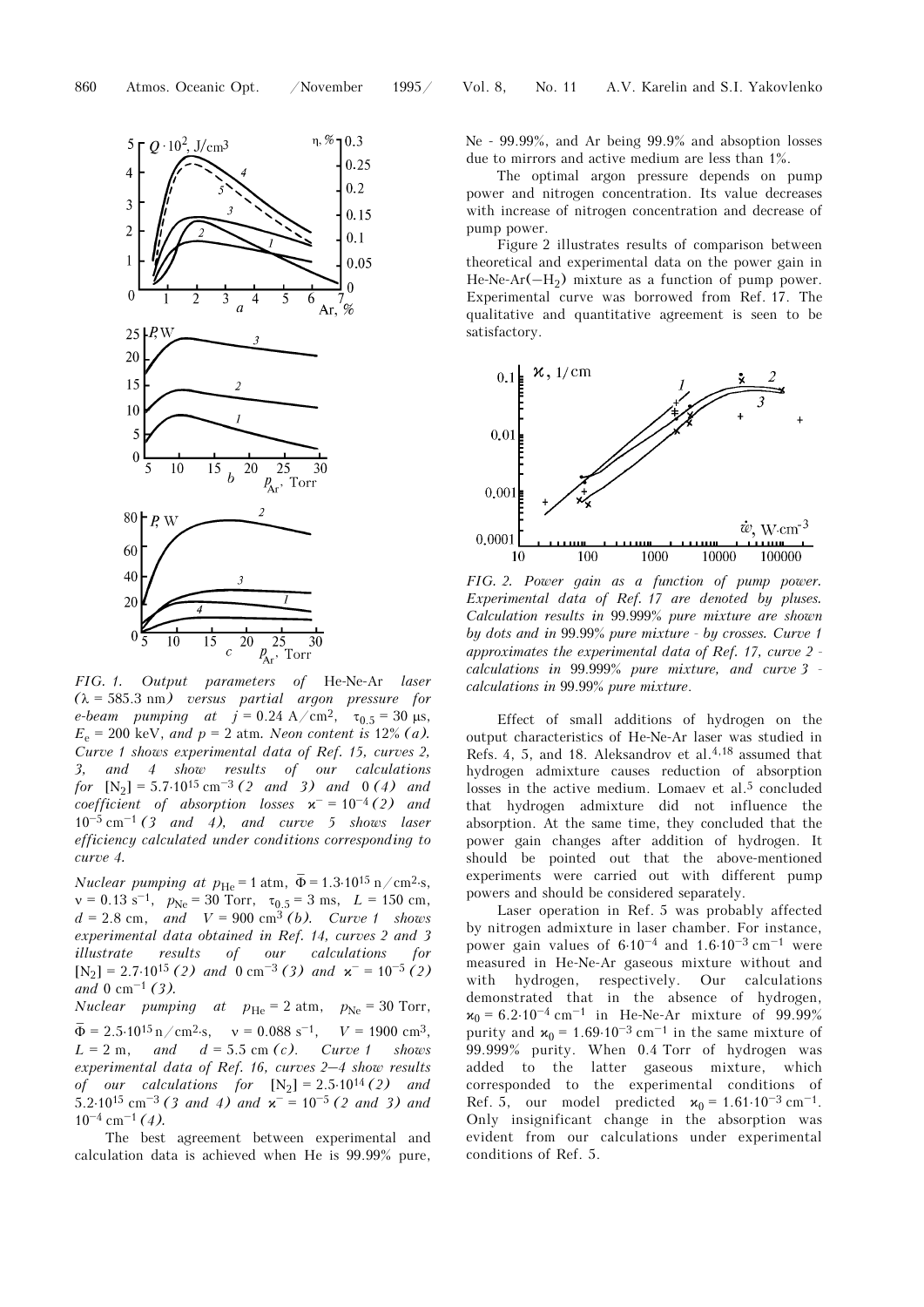Thus, we concluded that the effect of nitrogen admixtures may be more pronounced than that of small additions of hydrogen. To provide correct estimation of the contribution of small additions of hydrogen to He-Ne-Ar laser output characteristics, careful control of the purity of gaseous mixture is necessary. In our opinion, experimental data available are insufficient for final conclusion about the effect of small additions of hydrogen into He-Ne-Ar mixture, especially for values of the pump power density typical of nuclear pumping.

Adverse effect of hydrogen revealed in our model calculations under experimental conditions of Ref. 5 is related to the reaction of charge transfer from  $Ne^{\pm}_2$  to  $H<sub>2</sub>$ . This results in reduction of population rate of the upper laser level and depopulation of the upper laser level through the Penning reaction. It should be noted that small addition of hydrogen causes only insignificant variation of population of the lower laser level. Hence, influence of small additions of hydrogen is similar to that of nitrogen. The only difference is in charge transfer rate from  $Ne<sub>2</sub>^+$  that is much higher for nitrogen.

This reaction affects the value of unsaturated power gain rather than the value of the absorption losses. This conclusion is indirectly confirmed by measurements of the absorption losses reported in Ref. 5. When hydrogen is added in the He-Ne-Ar mixture, no change in absorption losses is observed.

Increase in power gain reported in Ref. 5 is apparently related to higher degree of purity of hydrogen-containing gaseous mixture.

It should be mentioned that our kinetic model gives optimistic rather than pessimistic result for hydrogen-containing mixture.

The reverse situation was observed in Refs. 4 and 18. Indeed, they were characterized by high-power pumping and gaseous mixture of high purity (99.995%). The effect of nitrogen trace concentration was insignificant under such conditions. However, due to high-power pumping high number density of metastable argon was reached  $Ar^*(-4.10^{14} \text{ cm}^{-3}$  at  $p_{\rm H_2}$  = 0.003 Torr). Though absorption cross section at  $\lambda = 585$  nm for these species is rather small (we used  $\sigma$ <sup>-</sup> = 5.10<sup>-19</sup> cm<sup>2</sup>), small additions of hydrogen (at a level of 0.4–0.8 Torr) have pronounced effect on output pulse shape (see Fig. 3). It should be pointed out that though calculations demonstrated only slight change of peak power, a noticeable increase in laser efficiency from 0.24 to 0.36% was observed under conditions indicated in Ref. 18.

Effect of hydrogen additions on the efficiency of He-Ne-Ar laser with nuclear pumping under optimal conditions is illustrated by Fig. 4. It is seen that at a pump power density of about 150  $W/cm^3$ , laser efficiency first slightly increases with increase of hydrogen pressure up to 1 Torr, and then at higher pressure of hydrogen it drops rapidly. These results were obtained for a pure gaseous mixture when the nitrogen concentration did not exceed 1014 cm–3.



*FIG. 3. Lasing characteristics of He-Ne-Ar-H<sub>2</sub> laser. Output power and laser efficiency (a) versus resonator transmission T at*  $p_{\text{He}} = 3 \text{ atm}, p_{\text{Ne}} = 200 \text{ Torr},$  $p_{\text{Ar}} = 30 \text{ Torr}, \quad p_{\text{H}_2} = 0.8 \text{ Torr}, \quad \text{and} \quad j = 1.2 \text{ A/cm}^2.$ *Curve 1 is for experiments reported in Ref. 18, curve 2 shows calculation results, and curve 3 shows calculated laser efficiency.* 

*Calculated laser pulse shapes (b) under conditions of experiments reported in Ref. 4:*  $p_{\text{He}} = 3 \text{ atm}$ ,  $p_{\text{Ne}}$  = 200 Torr,  $p_{\text{Ar}}$  = 15 Torr, *and*  $p_{\text{H}_2}$  = 0.003 *(1)*, 0.4 *(2), and* 0.8 Torr *(3).*



*FIG. 4. Effect of small additions of hydrogen to*  He-Ne-Ar *gaseous mixture on laser efficiency at*   $p_{\text{He}} = 1.5 \text{ atm}, \quad p_{\text{Ne}} = 40 \text{ Torr}, \quad p_{\text{Ar}} = 15 \text{ Torr}, \quad and$  $\dot{w} = 150 \text{ W}/\text{cm}^3$ .

Figure 5 shows threshold characteristics of He-Ne-Ar( $H<sub>2</sub>$ ) laser. It is seen that for a photon lifetime in resonator of 1 μs, absorption losses of  $10^{-6}$  cm<sup>-1</sup>, and nitrogen concentration of  $10^{14}$  cm<sup>-3</sup> (in fact, such conditions are ideal), laser threshold pump power density in He-Ne-Ar mixture is as low as  $3 W/cm<sup>3</sup>$ . However, nitrogen or hydrogen admixtures cause appreciable increase in laser threshold pump power density. Even more pronounced effect is observed in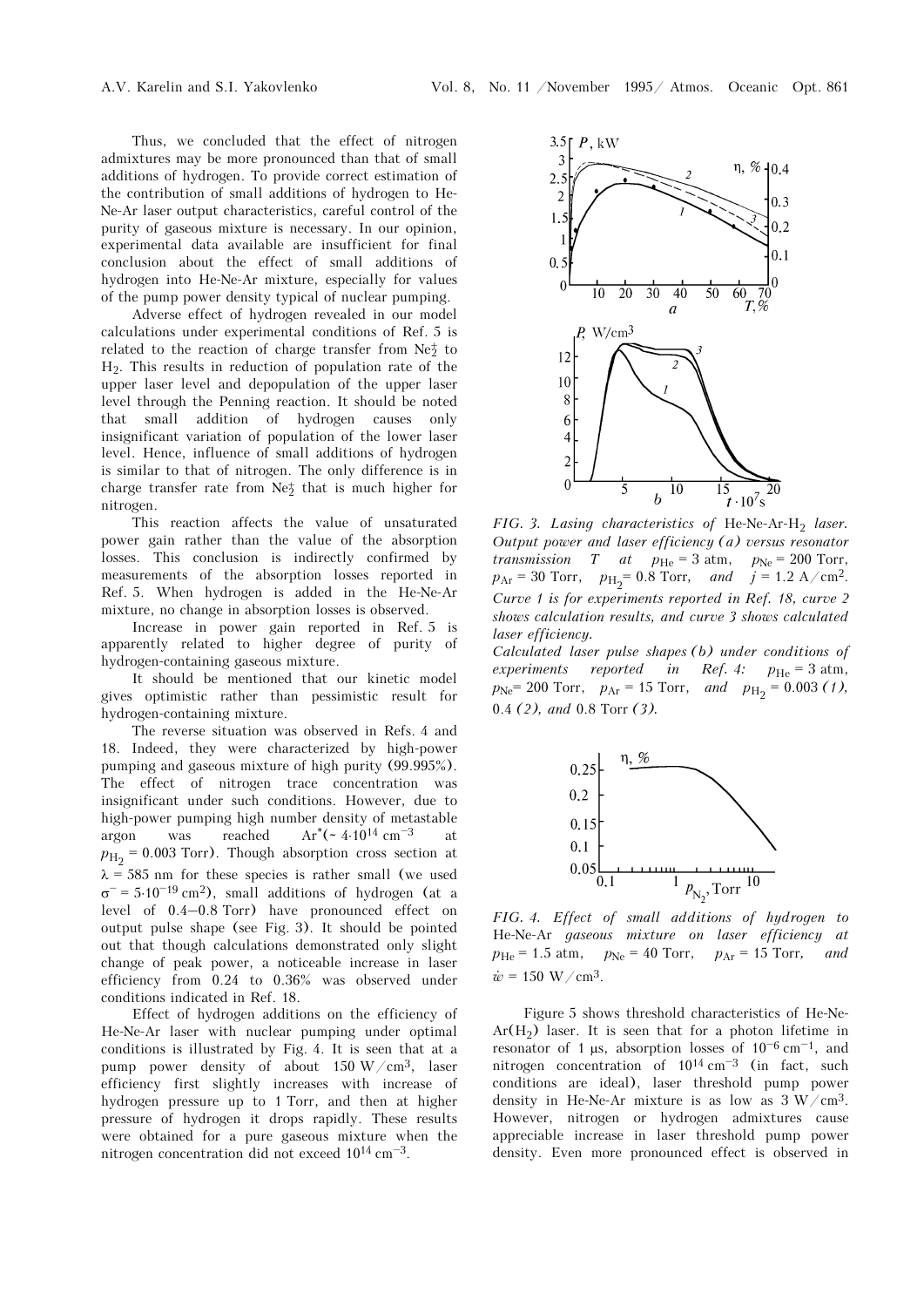He-Ne-H2 mixture. When helium partial pressure is 0.5 atm, neon partial pressure is 300 Torr, and that of H2 is 30 Torr (optimal conditions for neon laser performance) an addition of nitrogen with concentration at a level of 0.01% leads to increase of laser threshold pump power density up to 250 W/cm<sup>3</sup>.



*nuclear pumped neon laser versus pump power. Curve 1 shows output energy density in* He-Ne-Ar *mixture at*   $p_{\text{He}} = 1.5 \text{ atm}, \qquad p_{\text{Ne}} = 30 \text{ Torr}, \qquad p_{\text{Ar}} = 15 \text{ Torr},$  $[H_2] = 10^{14} \text{ cm}^{-3}$ ,  $[N_2] = 10^{14} \text{ cm}^{-3}$ , and  $\kappa^- = 10^{-6} \text{ cm}^{-1}$ 1. *Effective photon lifetime in resonator is* 1 μs. *Curve 2 shows laser efficiency under the same conditions; curve 3 corresponds to the same conditions except for*  $[N_2] = 4.2 \cdot 10^{14}$  cm<sup>-3</sup> (99.999%); *curve 4 is calculated* at  $[N_2] = 4.2 \cdot 10^{15}$  cm<sup>-3</sup> (99.99%); *curve* 5 is *obtained at*  $p_{\text{H}_2}$  = 0.5 Torr, *purity of the gas mixture of* 99.999%, and  $x^- = 10^{-5}$  cm<sup>-1</sup>; *curve 6 shows the laser efficiency in* He-Ne-H<sub>2</sub> *mixture at*  $p_{\text{He}} = 0.5$  atm,  $p_{\text{Ne}} = 300 \text{ Torr}, \quad p_{\text{H}_2} = 30 \text{ Torr}, \quad \varkappa^- = 10^{-6} \text{ cm}^{-1}, \quad \text{and}$  $[N_2] = 10^{14}$  cm<sup>-3</sup>, effective photon lifetime in resonator *of* 1 μs; *curve 7 corresponds to the same conditions except for purity of gaseous mixture being* 99.99%.

## **CONCLUSION**

1. Nitrogen admixtures at a level of rated gas purity have been shown to affect appreciably the neon laser output characteristics. Gases of high purity and thoroughly cleaned laser chamber should be used for improved Penning neon plasma laser performance. Twofold increase in lasing characteristics can be obtained in this case.

2. Numerical optimization of He-Ne-Ar-H<sub>2</sub> laser operation has been carried out. When this mixture is pumped by e-beam of duration  $\tau$  = 10 ns, the best laser performance can be obtained under the following conditions: helium pressure  $p_{\text{He}} = 300$  Torr, argon pressure  $p_{Ar}$  = 60 Torr, transmission of output mirror  $T = 50\%$ , active medium length  $L = 1$  m, pump power density  $\dot{\mathbf{w}} = 400 \text{ kW/cm}^3$ , and pump energy density  $2.5 \text{ mJ/cm}^3$ . In this case, laser efficiency of energy conversion in active medium is  $0.4\%$ . With 60 μs ebeam pumping, the optimal conditions are as follows:  $p_{\text{He}} = (1.5-2) \text{ atm}, \quad p_{\text{Ne}} = 150 \text{ Torr}, \quad p_{\text{Ar}} = 30 \text{ Torr},$ 

 $T = 30\%, L = 1 \text{ m}, p_{\text{H}_2} = 1 \text{ Torr}, \text{ and } \dot{\textit{w}} = 1.5 \text{ (without)}$ H<sub>2</sub>) and 3.0 kW/cm<sup>3</sup> (with H<sub>2</sub>). In this case, laser efficiency is  $\eta \le 0.4\%$  without H<sub>2</sub> and  $\eta \le 0.5\%$  with H2. Under conditions of nuclear pumping (pulse duration is 8 ms), the best performance is observed at a helium pressure of 1.5 atm, a neon pressure of 30 Torr, an argon pressure of 15 Torr,  $T = 15\%$ ,  $L = 2$  m, and  $\dot{\alpha}$ = 150 W/cm<sup>3</sup> with efficiency  $\eta \le 0.3$ %. When a small amount of hydrogen  $(≤ 1 Torr)$  is added to this mixture, a slight increase in the efficiency can be observed at pump power density in excess of 100 W/cm<sup>3</sup>. Optimal conditions for He-Ne-H<sub>2</sub> laser are as follows:  $p_{\text{He}} = 0.5{-}1$  atm,  $p_{\text{Ne}} = 300$  Torr,  $p_{\text{H}_2} = 30{-}$ 

40 Torr, and  $\dot{\mathbf{w}} = 250 - 300 \text{ W}/\text{cm}^3$ . The efficiency of this laser can reach 0.2%.

3. Threshold characteristics of nuclear pumped He-Ne-Ar-H2 laser have been calculated. Under near-ideal conditions in He-Ne-Ar mixture, the laser threshold pump power density was about  $3 W/cm^3$ . However, under real experimental conditions the threshold pump power density is no less than 10  $W/cm^3$ . The lowest laser threshold pump power density in He-Ne-H2 mixture is about 8 W/cm<sup>3</sup>, but its real value is no less than 100  $W/cm<sup>3</sup>$ .

4. The model developed enables us to optimize the performance of the Penning neon plasma laser  $(\lambda = 585.3 \text{ nm})$  with high degree of reliability and to answer a number of questions concerning kinetics of the processes in its active medium.

#### **REFERENCES**

1. A.V. Karelin and S.I. Yakovlenko, Kvant. Elektron. **22**, No. 8, 769 (1995).

2. G.H. Miley, in: *Proc. of Spec. Conf. on Physics of Nuclear Induced Plasmas and Problems of Nuclear Pumped Lasers*, Obninsk (1992), Vol. 1, p. 40.

3. A.V. Bochkov, V.A. Kryzhanovskii, E.P. Magda, and S.L. Mukhin, Pis'ma Zh. Tekhn. Fiz. **19**, 54 (1993).

4. A.Yu. Aleksandrov, V.A. Dolgikh, I.G. Rudoi, and A.M. Soroka, Kvant. Elektron. **18**, 673 (1991).

5. M.I. Lomaev, S.V. Mel'chenko, V.F. Tarasenko, and A.V. Fedenev, Pis'ma Zh. Tekhn. Fiz. **18**, No. 24, 63 (1992).

6. V.I. Derzhiev, A.G. Zhidkov, A.V. Koval', and S.I. Yakovlenko, Preprint No. 233, Institute of General Physics of the Academy of Sciences of the USSR, Moscow (1987).

7. V.I. Derzhiev, K.R. Chikin, A.V. Koval', et al., Preprint No. 094, Moscow Engineering Physics Institute, Moscow (1988).

8. A.M. Boychenko, V.I. Derzhiev, A.G. Zhidkov, et al., Trudy Inst. Obshch. Fiz. Akad. Nauk SSSR **21**, 44 (1989).

9. V.I. Derzhiev, A.G. Zhidkov, A.V. Koval', and S.I. Yakovlenko, Kvant. Elektron. **16**, 1579 (1989).